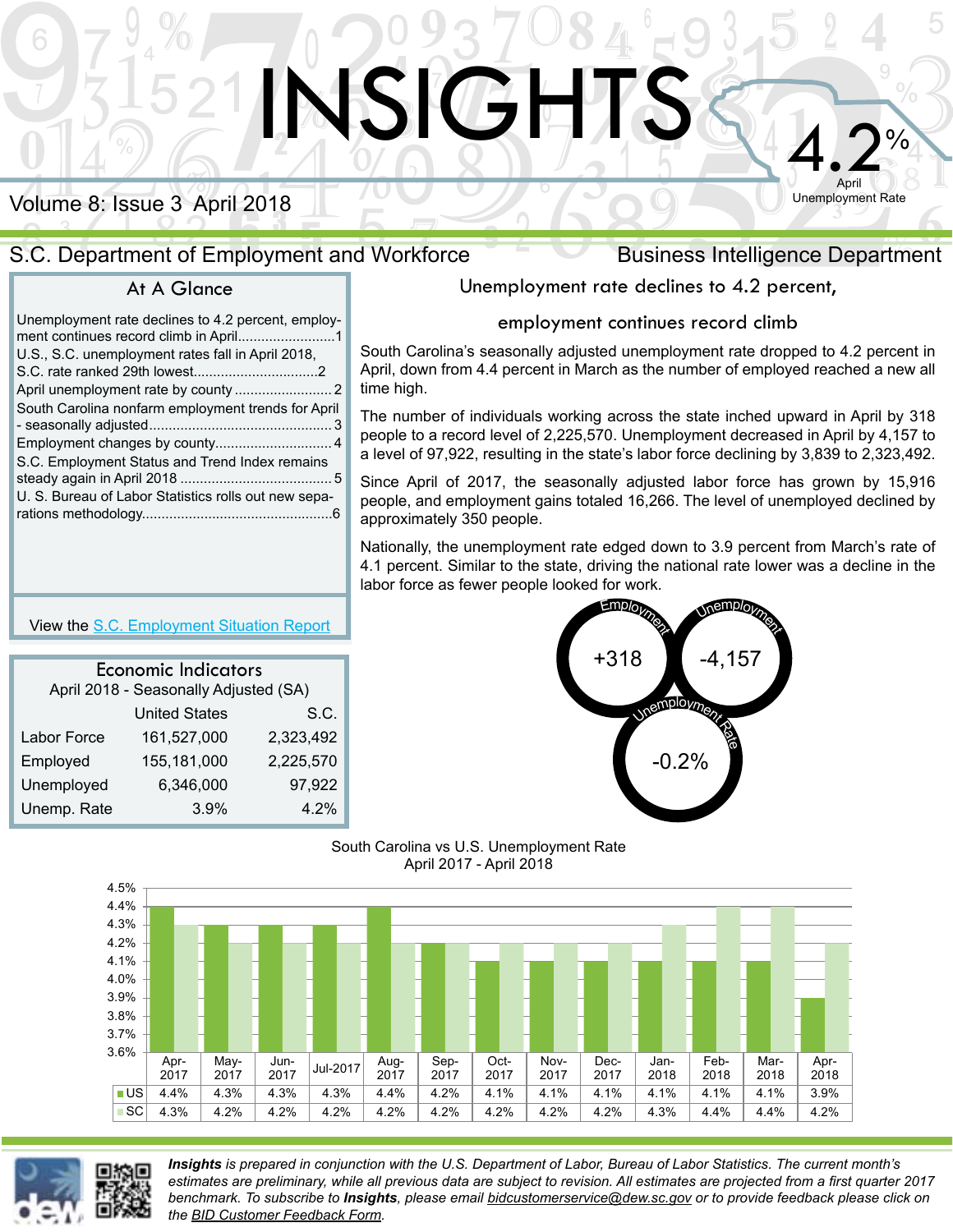## <span id="page-1-0"></span> $\blacksquare$  Insights  $\bigcirc$   $\bigcirc$   $\bigcirc$   $\bigcirc$   $\bigcirc$   $\bigcirc$   $\bigcirc$   $\bigcirc$   $\bigcirc$   $\bigcirc$   $\bigcirc$   $\bigcirc$   $\bigcirc$   $\bigcirc$   $\bigcirc$   $\bigcirc$   $\bigcirc$   $\bigcirc$   $\bigcirc$   $\bigcirc$   $\bigcirc$   $\bigcirc$   $\bigcirc$   $\bigcirc$   $\bigcirc$   $\bigcirc$   $\bigcirc$   $\bigcirc$   $\bigcirc$   $\bigcirc$   $\bigcirc$   $\bigcirc$   $\bigcirc$   $\bigcirc$

### U.S., S.C. unemployment rates fall in April 2018, S.C. rate ranked 29th lowest

Unemployment rates were lower in April in four states and stable in 46 states and the District of Columbia. Twelve states had jobless rate decreases from a year earlier, and 38 states and the District had little or no change. The national unemployment rate edged down from March to 3.9 percent in April, while South Carolina's unemployment rate fell to 4.2 percent, ranking 29th lowest of 50 states and the District of Columbia.

Three states had over-the-month increases in nonfarm payroll employment in April 2018: Texas (+39,600, or +0.3 percent), California (+39,300, or +0.2 percent) and Louisiana (+9,200, or +0.5 percent). Twenty-eight states had over-the-year increases in nonfarm payroll employment in April. The largest job gains occurred in California (+356,800), Texas (+332,300) and Florida (+178,400). The largest percentage gain occurred in Nevada (+3.4 percent), followed by Idaho and Utah (+3.3 percent each).

#### April unemployment rate by county

Not seasonally adjusted county unemployment rate estimates declined across the state in April as the not seasonally statewide unemployment rate raced lower for the third consecutive month. Driving the rate lower was fewer people looking for work. Overall, county unemployment rates ranged from 5.9 percent in Fairfield County to 2.2 percent in Charleston County.

Seasonal hiring in the coastal areas of Horry and Beaufort counties led the over-the-month growth as the tourist season prepares to ramp up.



| Hawaii                | 2.0 |
|-----------------------|-----|
| New Hampshire         | 2.6 |
| North Dakota          | 2.6 |
| Maine                 | 2.7 |
| lowa                  | 2.8 |
| Nebraska              | 2.8 |
| Vermont               | 2.8 |
| Wisconsin             | 2.8 |
| Colorado              | 2.9 |
| Idaho                 | 2.9 |
| Utah                  | 3.1 |
| Indiana               | 3.2 |
| Minnes ota            | 3.2 |
| Virginia              | 3.3 |
| Kansas                | 3.4 |
| South Dakota          | 3.4 |
| Tennessee             | 3.4 |
| Massachusetts         | 3.5 |
| Missouri              | 3.6 |
| Alabama               | 3.8 |
| Arkansas              | 3.8 |
| Wyoming               | 3.8 |
| Florida               | 3.9 |
| <b>United States</b>  | 3.9 |
| Kentucky              | 4.0 |
| Montana               | 4.0 |
| Oklahoma              | 4.0 |
| Oregon                | 4.1 |
| Texas                 | 4.1 |
| California            | 4.2 |
| Delaware              | 4.2 |
| <b>South Carolina</b> | 4.2 |
| Georgia               | 4.3 |
| Maryland              | 4.3 |
| Ohio                  | 4.3 |
| Illinois              | 4.4 |
| North Carolina        | 4.4 |
| Connecticut           | 4.5 |
| Louisiana             | 4.5 |
| New Jersey            | 4.5 |
| Rhode Island          | 4.5 |
| Mississippi           | 4.6 |
| New York              | 4.6 |
| Michigan              | 4.7 |
| Pennsylvania          | 4.7 |
| Washington            | 4.8 |
| Arizona               | 4.9 |
| Nevada                | 4.9 |

New Mexico 5.4 West Virginia 5.4 District of Columbia 5.6 Alaska 7.3

| <b>April 2018</b> |                                                    |                |                                            |  | <b>April 2018</b>    |                                     |
|-------------------|----------------------------------------------------|----------------|--------------------------------------------|--|----------------------|-------------------------------------|
|                   | <b>Highest County</b><br><b>Unemployment Rates</b> |                | Lowest County<br><b>Unemployment Rates</b> |  |                      | Economic Indic<br>Average Hours & E |
| $5.9\%$           | Fairfield                                          | Charleston     | 2.2%                                       |  | Manufacturing        | <b>United S</b>                     |
| $5.1\%$           | Bamberg                                            | Greenville     | 2.3%                                       |  |                      | (SA)                                |
| $5.0\%$           | Allendale                                          | Dorchester     | 2.4%                                       |  | Avg. Weekly Earnings | \$1,106                             |
| $4.9\%$           | Marion                                             | Jasper         | 2.4%                                       |  | Avg. Weekly Hours    | 41.1                                |
|                   | Lee                                                | 4.7% Lexington | 2.4%                                       |  | Avg. Hourly Wage     | \$26.9                              |

| Δ<br>u | rıl | e. |  |
|--------|-----|----|--|
|        |     |    |  |

| <b>Economic Indicators</b><br>Average Hours & Earnings |                              |                  |  |  |  |  |
|--------------------------------------------------------|------------------------------|------------------|--|--|--|--|
| Manufacturing                                          | <b>United States</b><br>(SA) | S.C.<br>(Unadj.) |  |  |  |  |
| Avg. Weekly Earnings                                   | \$1,106.00                   | \$838.43         |  |  |  |  |
| Avg. Weekly Hours                                      | 41.1                         | 43.6             |  |  |  |  |
| Avg. Hourly Wage                                       | \$26.91                      | \$19.23          |  |  |  |  |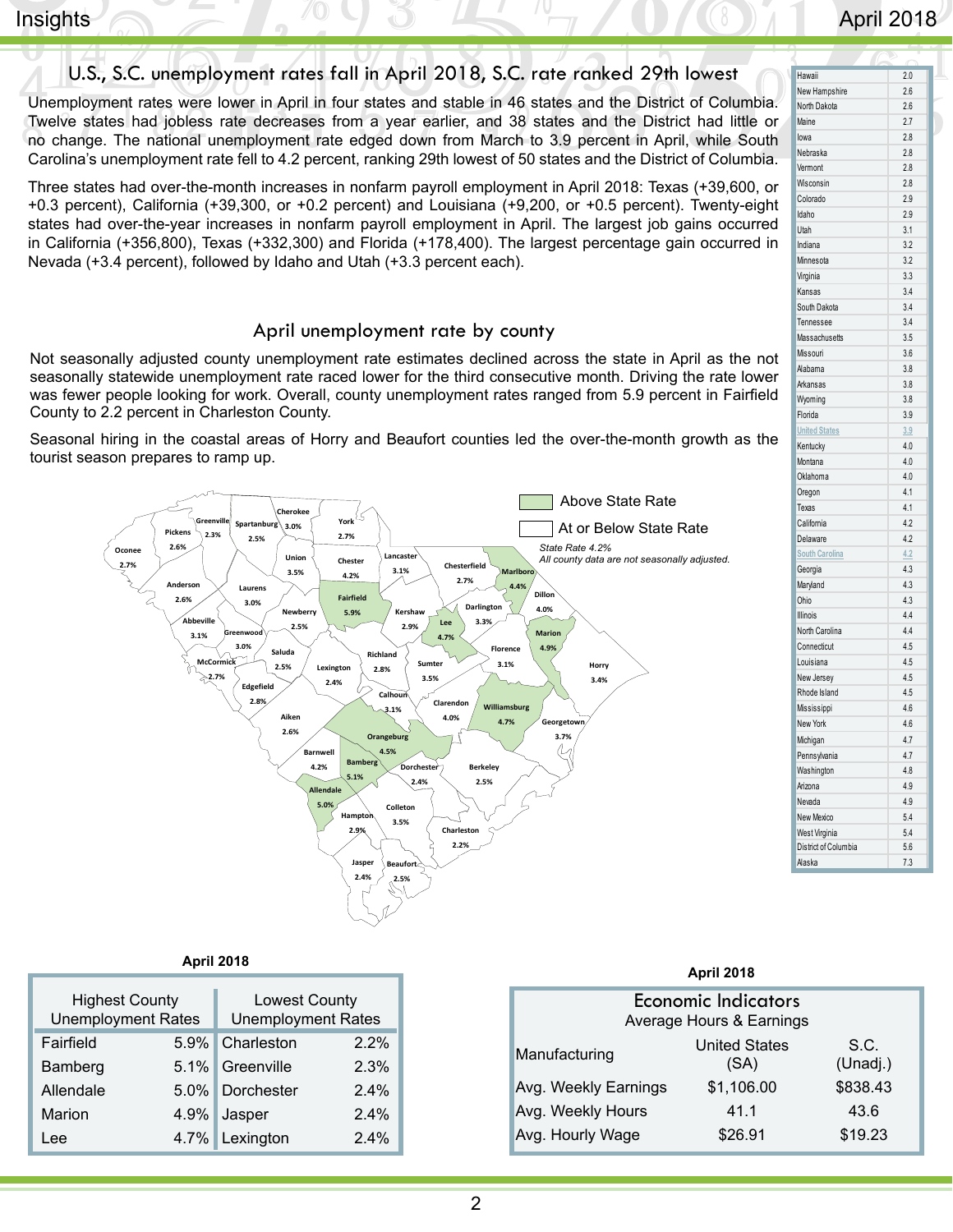## South Carolina nonfarm employment trends for April - seasonally adjusted

In April 2018 seasonally adjusted, nonfarm payrolls remained the same over the month at a level of 2,119,800. The consistency in employment was primarily due to growth in Manufacturing (+900); Trade, Transportation, and Utilities (+600); Education and Health Services (+600); Other Services (+600); and Government (+200). The industries reporting declines during the same period were Construction (-1,300); Leisure and Hospitality (-1,200); Financial Activities (-200); Professional and Business Services (-100); and Information (-100).

From April 2017 to April 2018, South Carolina's economy added 35,500 seasonally adjusted, nonfarm jobs with noticeable gains in Leisure and Hospitality (+8,600); Education and Health Services (+6,400); Trade, Transportation, and Utilities (+7,000); Professional and Business Services (+4,300); Other Services (+3,800); Manufacturing (+3,600); Government (+3,200); and Information (+300). The only industries recording a decline during this period were in Construction (-1,400) and Financial Activities (-400).

For the Metropolitan Statistical Areas, seasonally adjusted, total nonfarm payrolls' most significant job growth was in Spartanburg (+1,100); Hilton Head Bluffton Beaufort (+400); and Sumter (+200). Over-the-month reported decreases were in Myrtle Beach (-1,000); Greenville (-400); Charleston (-400); and Columbia (-100). The employment in Florence (0) remained constant over the month.

Over-the-year, the Metropolitan Statistical Areas saw a surge in seasonally adjusted payroll. Notable employment gains were



| Economic Indicators (Apr. 2018)<br>Top Job Growth by MSA (SA) |          |          |  |  |  |
|---------------------------------------------------------------|----------|----------|--|--|--|
| Over Month %<br>Over Year %<br>Change<br>Change               |          |          |  |  |  |
| <b>Sumter MSA</b>                                             | 0.51%    | 1.28%    |  |  |  |
| <b>Florence MSA</b>                                           | $0.00\%$ | 1.14%    |  |  |  |
| Columbia MSA                                                  | $-0.03%$ | $-0.23%$ |  |  |  |
| <b>Greenville MSA</b>                                         | $-0.09%$ | 1.86%    |  |  |  |





To see the monthly not seasonally adjusted data series, go to

**[www.SCWorkforceInfo.com](https://jobs.scworks.org/analyzer/default.asp)**

(Employment and Wage Data section)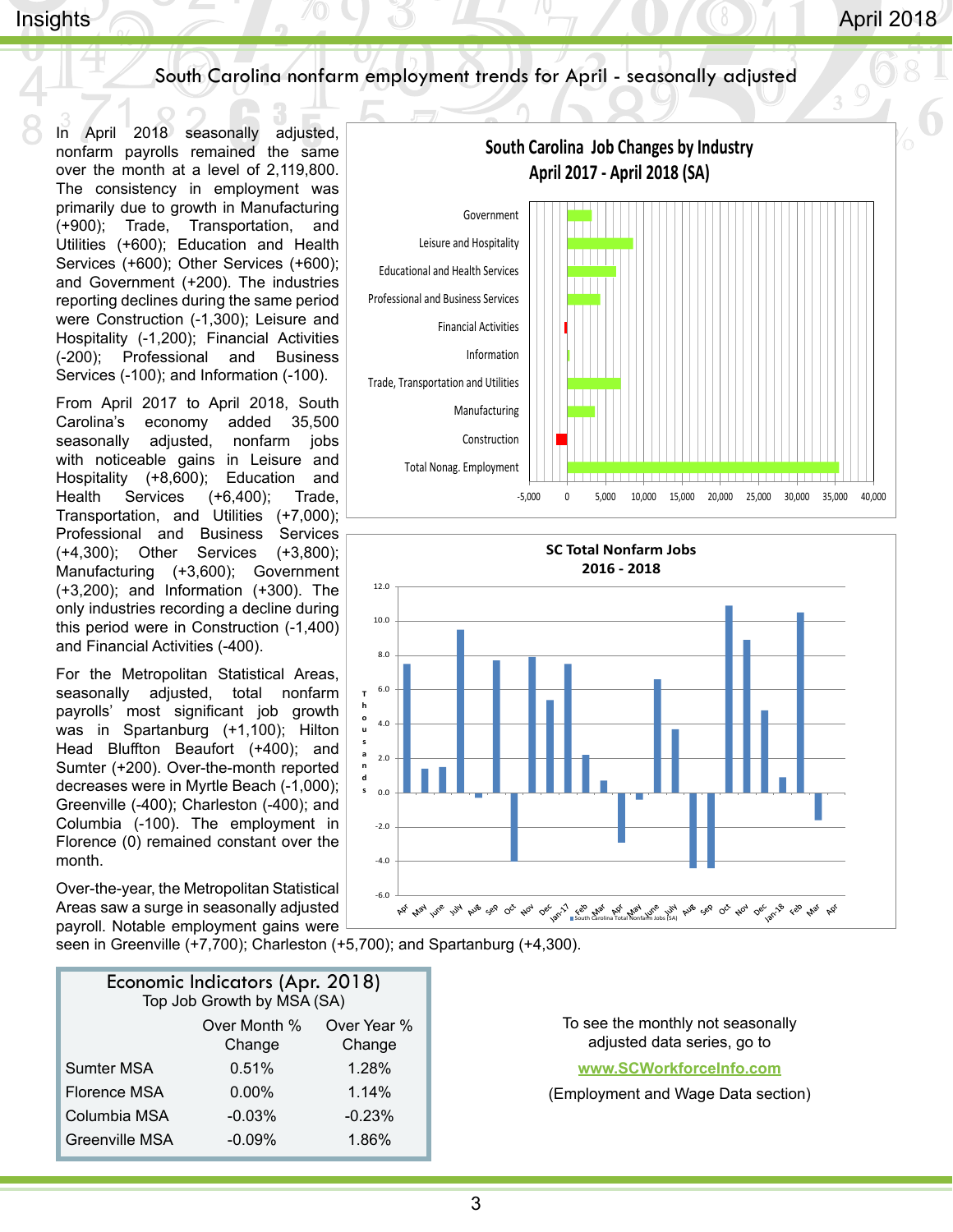$\bigcirc$ 

## **Employment Changes by County** Employment changes by county

## February 2018 through April 2018

<span id="page-3-0"></span>

| County            | Employment |          |          | <b>Net Change From</b>  |                   |  |
|-------------------|------------|----------|----------|-------------------------|-------------------|--|
|                   | Apr 2018   | Mar 2018 | Feb 2018 | Mar '18 - Apr '18       | Feb '18 - Mar '18 |  |
| Abbeville         | 9,691      | 9,718    | 9,747    | $-27$                   | $-29$             |  |
| Aiken             | 73,466     | 72,732   | 72,693   | 734                     | 39                |  |
| Allendale         | 2,586      | 2,573    | 2,617    | 13                      | $-44$             |  |
| Anderson          | 86,719     | 87,041   | 86,400   | $-322$                  | 641               |  |
| Bamberg           | 4,842      | 4,829    | 4,892    | 13                      | $-63$             |  |
| <b>Barnwell</b>   | 7,715      | 7,696    | 7,747    | 19                      | $-51$             |  |
| <b>Beaufort</b>   | 72,406     | 71,280   | 70,225   | 1,126                   | 1,055             |  |
| <b>Berkeley</b>   | 94,863     | 95,149   | 94,281   | $-286$                  | 868               |  |
| Calhoun           | 6,475      | 6,462    | 6,476    | 13                      | $-14$             |  |
| Charleston        | 198,172    | 198,739  | 197,281  | $-567$                  | 1,458             |  |
| Cherokee          | 23,319     | 23,344   | 23,407   | $-25$                   | $-63$             |  |
| <b>Chester</b>    | 12,931     | 12,910   | 12,842   | 21                      | 68                |  |
| Chesterfield      | 20,871     | 20,858   | 20,988   | 13                      | $-130$            |  |
| Clarendon         | 11,810     | 11,774   | 11,904   | 36                      | $-130$            |  |
| Colleton          | 16,274     | 16,292   | 16,370   | $-18$                   | $-78$             |  |
| Darlington        | 28,387     | 28,443   | 28,335   | $-56$                   | 108               |  |
| <b>Dillon</b>     | 12,015     | 11,984   | 12,120   | 31                      | $-136$            |  |
| <b>Dorchester</b> | 71,540     | 71,746   | 71,126   | $-206$                  | 620               |  |
| Edgefield         | 10,349     | 10,224   | 10,278   | 125                     | $-54$             |  |
| Fairfield         | 9,279      | 9,271    | 9,268    | 8                       | 3                 |  |
| Florence          | 62,730     | 62,968   | 62,579   | $-238$                  | 389               |  |
| Georgetown        | 24,566     | 24,402   | 24,454   | 164                     | $-52$             |  |
| Greenville        | 240,413    | 241,358  | 239,463  | $-945$                  | 1,895             |  |
| Greenwood         | 29,627     | 29,686   | 29,795   | $-59$                   | $-109$            |  |
| Hampton           | 7,976      | 7,896    | 7,953    | 80                      | $-57$             |  |
| <b>Horry</b>      | 139,040    | 135,285  | 131,594  | 3,755                   | 3,691             |  |
| Jasper            | 11,984     | 11,807   | 11,703   | 177                     | 104               |  |
| Kershaw           | 27,736     | 27,715   | 27,697   | 21                      | 18                |  |
| Lancaster         | 37,765     | 37,723   | 37,521   | 42                      | 202               |  |
| Laurens           | 29,088     | 29,176   | 29,014   | $-88$                   | 162               |  |
| Lee               | 6,056      | 6,043    | 6,078    | 13                      | $-35$             |  |
| Lexington         | 142,173    | 142,178  | 141,885  | -5                      | 293               |  |
| <b>McCormick</b>  | 3,273      | 3,274    | 3,288    | $-1$                    | $-14$             |  |
| Marion            | 11,764     | 11,701   | 11,694   | 63                      | $\overline{7}$    |  |
| Marlboro          | 8,796      | 8,803    | 8,859    | $-7$                    | $-56$             |  |
| <b>Newberry</b>   | 17,795     | 17,733   | 17,933   | 62                      | $-200$            |  |
| Oconee            | 33,262     | 33,306   | 33,450   | $-44$                   | $-144$            |  |
| Orangeburg        | 32,884     | 32,880   | 33,131   | $\overline{\mathbf{4}}$ | $-251$            |  |
| Pickens           | 54,749     | 54,967   | 54,561   | $-218$                  | 406               |  |
| Richland          | 191,035    | 191,222  | 190,332  | $-187$                  | 890               |  |
| Saluda            | 8,466      | 8,395    | 8,521    | 71                      | $-126$            |  |
| Spartanburg       | 142,477    | 142,041  | 142,045  | 436                     | $-4$              |  |
| Sumter            | 41,970     | 41,887   | 41,777   | 83                      | 110               |  |
| Union             | 11,292     | 11,257   | 11,263   | 35                      | $-6$              |  |
| Williamsburg      | 11,795     | 11,795   | 11,877   | 0                       | $-82$             |  |
| York              | 129,720    | 129,665  | 128,810  | 55                      | 855               |  |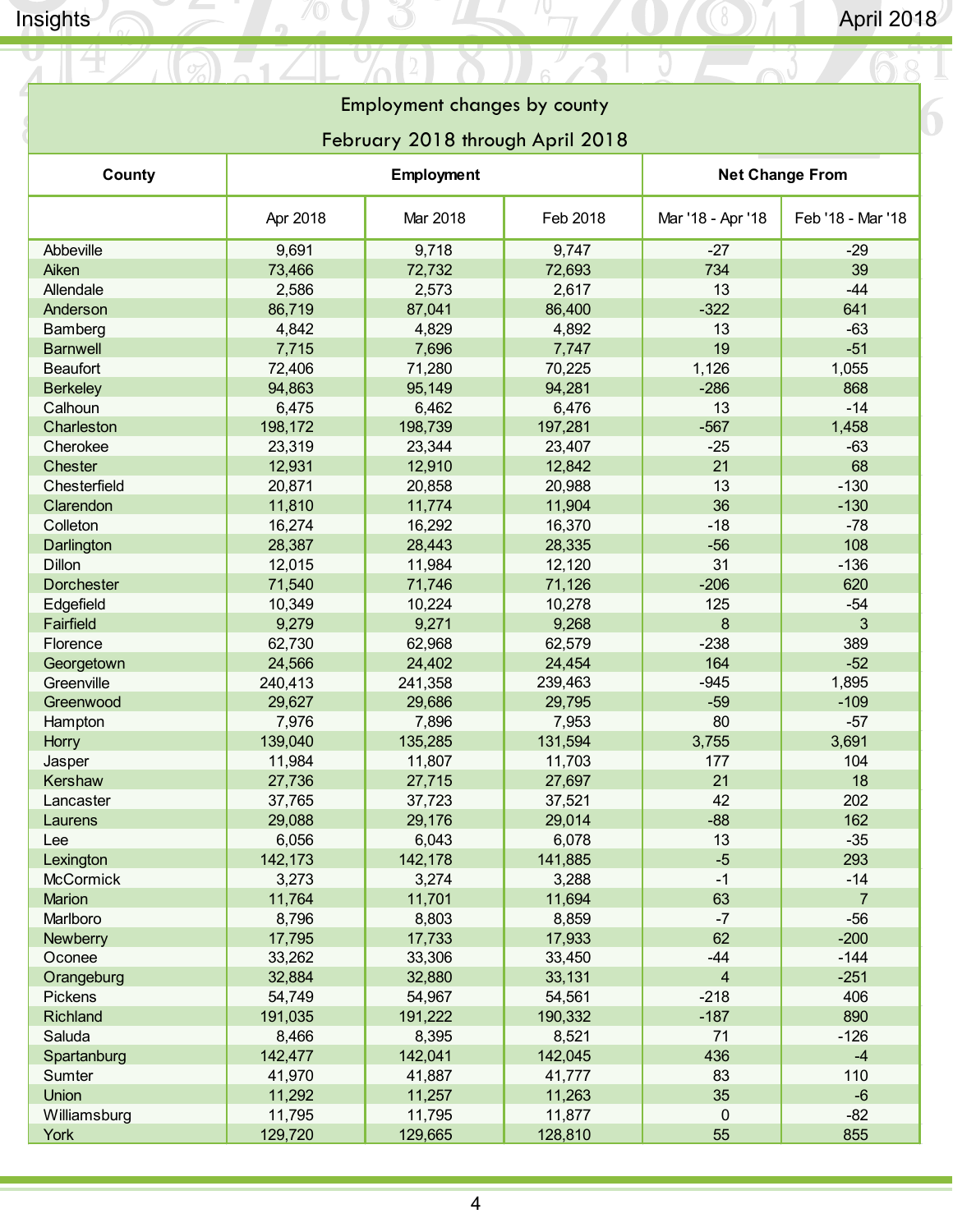<span id="page-4-0"></span>

S.C. Employment Status and Trend Index (SCESTI), an aggregate of five labor-market indicators, did not change again in April 2018, remaining at its revised March value of 101.65. The Index continued above its 12-month moving average, which rose to 101.45 for the month from 101.41 in March.

Three of the five underlying labor-market components moved in a positive direction in April. The Conference Board's Employment Trends Index grew in April to 108.08 points from a March value of 107.37. The Conference Board's Consumer Confidence Index rose by 1.7 points from March's value of 127.0 to 128.7 in April. The Conference Board's Help Wanted Online data, which tracks the number of available job openings posted online, climbed by 847 in April to 61,188 from 60,341 in March. Initial claims for Unemployment Insurance increased from a March average of 2,024 per week to an April average of 2,119 per week. The Bureau of Labor Statistic's Weekly Manufacturing Hours data showed production hours decreasing to a preliminary 43.6 hours per week in April over its revised March level of 44.4.

SCESTI is well ahead of its year-ago figure of 101.22 in April of 2017. With the Index remaining above the 12-month moving average, SCESTI indicates a positive employment trend over the next several months.